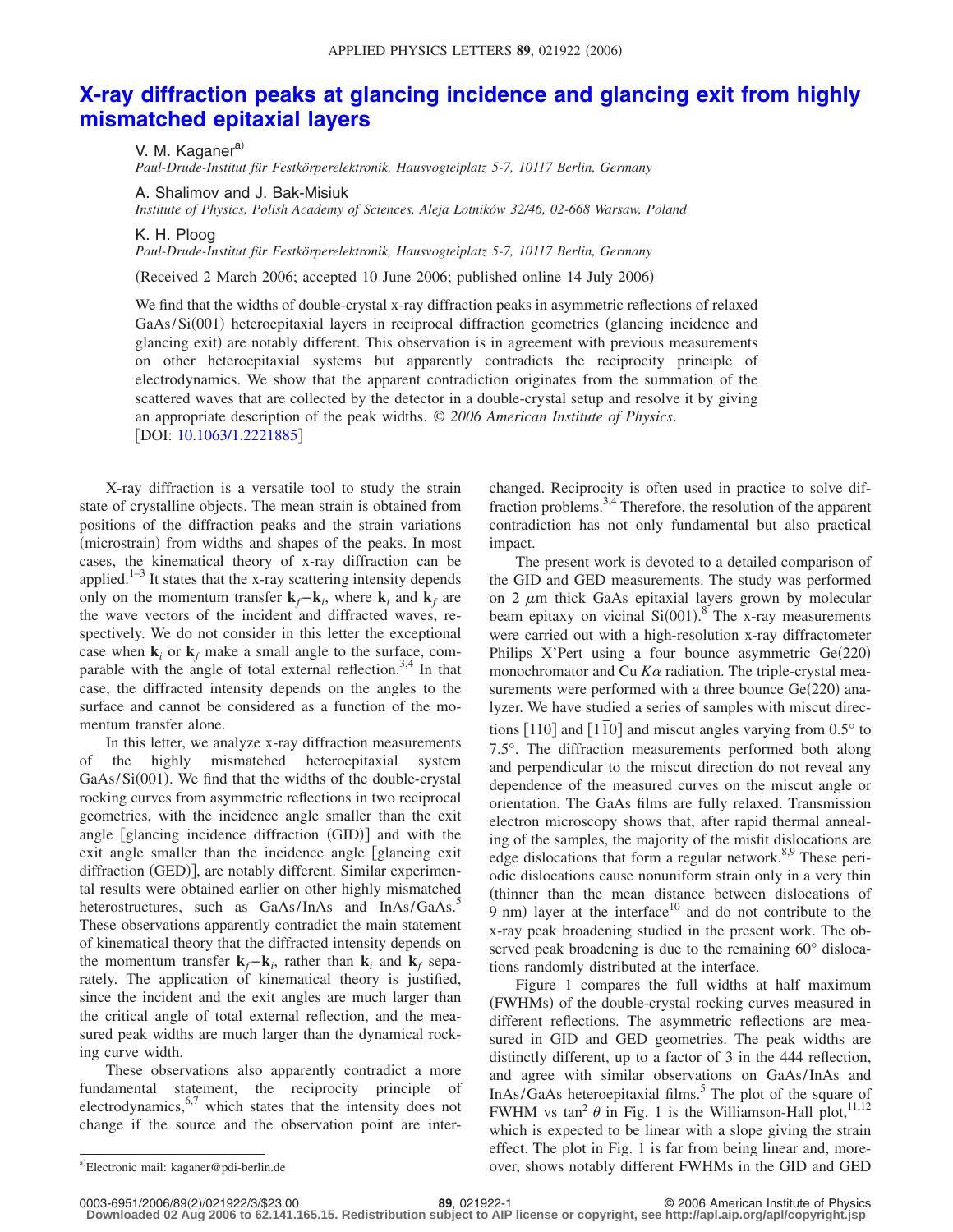

FIG. 1. Williamson-Hall plot for relaxed GaAs layer on Si(001). Open and full circles correspond to GID and GED geometries, respectively.

geometries. This latter result is in apparent contradiction to the reciprocity principle. Let us therefore investigate it in more detail.

The largest difference between the FWHMs in the GID and GED geometries is revealed in the most asymmetric 444 reflection. Figure  $2(a)$  presents the corresponding peak profiles. They are measured in the double-crystal diffraction geometry with a detector acceptance of  $1^\circ$ . Figure 2(b) shows, for comparison, the triple-crystal peaks. The GID and GED profiles coincide in both  $\omega$  and  $\omega$ -2 $\theta$  scans, as required by the reciprocity principle. We conclude that the difference in the peak widths in the two geometries in Fig.  $2(a)$  originates from the summation of the intensities of all diffracted beams that are within the detector acceptance range in the doublecrystal diffraction.

This explanation is justified further by comparing the reciprocal space maps measured in the 444 reflection in GID and GED geometries, Fig. 3. The GED measurements were performed after a 180° rotation of the sample, so that the two maps are mirror images, as required by the reciprocity principle. The intensity distributions are of elliptical shape with the main axis close to, but not coinciding with, the normal to the reciprocal lattice vector **Q**. Such rotations of the intensity distributions have been observed and discussed previously.<sup>1</sup> The source of the diffuse scattering, namely, the misfit dislocations, is distributed at the heteroepitaxial interface parallel to the surface, and there is no symmetry constraint that would require the intensity distribution in an asymmetric reflection to extend exactly along **Q** or its normal. When a double-crystal rocking curve is measured, the diffracted waves of different directions are integrated by the detector. The wave vectors of all diffracted waves lie on the Ewald sphere, as required by momentum conservation in elastic x-ray diffraction. A relevant piece of the sphere can be replaced by the plane normal to the diffracted beam, as shown in Fig. 3 by broken lines. Rotation of the sample during the double-crystal rocking curve measurement corresponds to



FIG. 2. Profiles of the 444 diffraction peaks in double-crystal (a) and triplecrystal (b) diffraction experiments.



FIG. 3. Schemes of the GID and GED measurements and the reciprocal space maps in the two diffraction geometries. The broken lines perpendicular to the respective diffracted beam direction show the integration performed during a double-crystal measurement.

the movement of the Ewald sphere through the diffraction spot, as shown by arrows in Fig. 3.

The Ewald sphere in the two reciprocal geometries is differently oriented with respect to the main axes of the intensity distributions. It is evident from a comparison of Figs. 3(a) and 3(b) that, during sample rotation, the diffraction spot passes through the Ewald sphere faster in the GID geometry, resulting in a narrower peak. That explains the difference between the GID and GED peak widths in Figs. 1 and  $2(a)$  and resolves the apparent contradiction with the reciprocity principle. Thus, the integration of the diffracted waves by the detector is of primary importance for the peak profile analysis.

A detailed theoretical analysis of the diffraction peak profiles from misfit dislocations was performed in Ref. 13. In the case of large dislocation densities, which are of interests here, the calculation of the diffracted intensity involves only correlations between pairs of closely spaced points. Their separations  $x$  along the surface and  $\zeta$  normal to it are small compared to the layer thickness *d*. The translational symmetry is broken in the surface normal direction, so that the correlation function depends not only on the separation  $(x, \zeta)$ between the two points but also on their depth *z* in the film. Then, the diffracted intensity can be written as

$$
I(q_x, q_z) = \int \int_{-\infty}^{\infty} dx d\zeta \int_0^d dz e^{iq_x x + iq_z \zeta} e^{-T(x, \zeta, z)}.
$$
 (1)

The exponent of the correlation function  $T(x, \zeta, z)$  can be represented as<sup>13</sup>  $T(x, \zeta, z) = w_{xx}(z)x^2 + 2w_{xz}(z)x\zeta + w_{zz}(z)\zeta^2$ , where the expressions for the functions  $w_{ij}(z)$  (here  $i, j=x, z$ ) are given in Ref. 13. The broken lines in Fig. 2(b) are the fits of the respective scans to Eq.  $(1)$ .

The intensity distribution of the double-crystal measurement can be obtained by integrating Eq. (1) over the plane tangential to the direction of the diffracted beam. Denoting by  $\phi$  the angle that the diffracted beam makes with the surface, see Fig. 3, proceeding to the wave vector components *q* along the diffracted beam  $\mathbf{k}_f$  and  $q_{\perp}$  normal to it, and integrating Eq. (1) over  $q_{\perp}$ , we obtain

$$
\mathcal{I}(q) = \int_0^d \frac{dz}{w} \exp(-q^2/4w),\tag{2}
$$

where  $w = w_{xx} \cos^2 \phi + 2w_{xz} \sin \phi \cos \phi + w_{zz} \cos^2 \phi$ . The integration over the Ewald sphere for the double-crystal experiments leads to simplifications similar to the powder diffraction case.<sup>14</sup> The angle  $\phi$  is equal to  $\phi = \alpha + \theta$  for GID and  $\phi = \pi - (\alpha - \theta)$  for GED. Here  $\alpha$  is the angle between scattering planes and the surface, Fig. 3, and  $\theta$  is the Bragg angle. The difference between the  $\phi$  values in the two reciprocal

geometries gives rise to a difference in the peak widths. The **Downloaded 02 Aug 2006 to 62.141.165.15. Redistribution subject to AIP license or copyright, see http://apl.aip.org/apl/copyright.jsp**